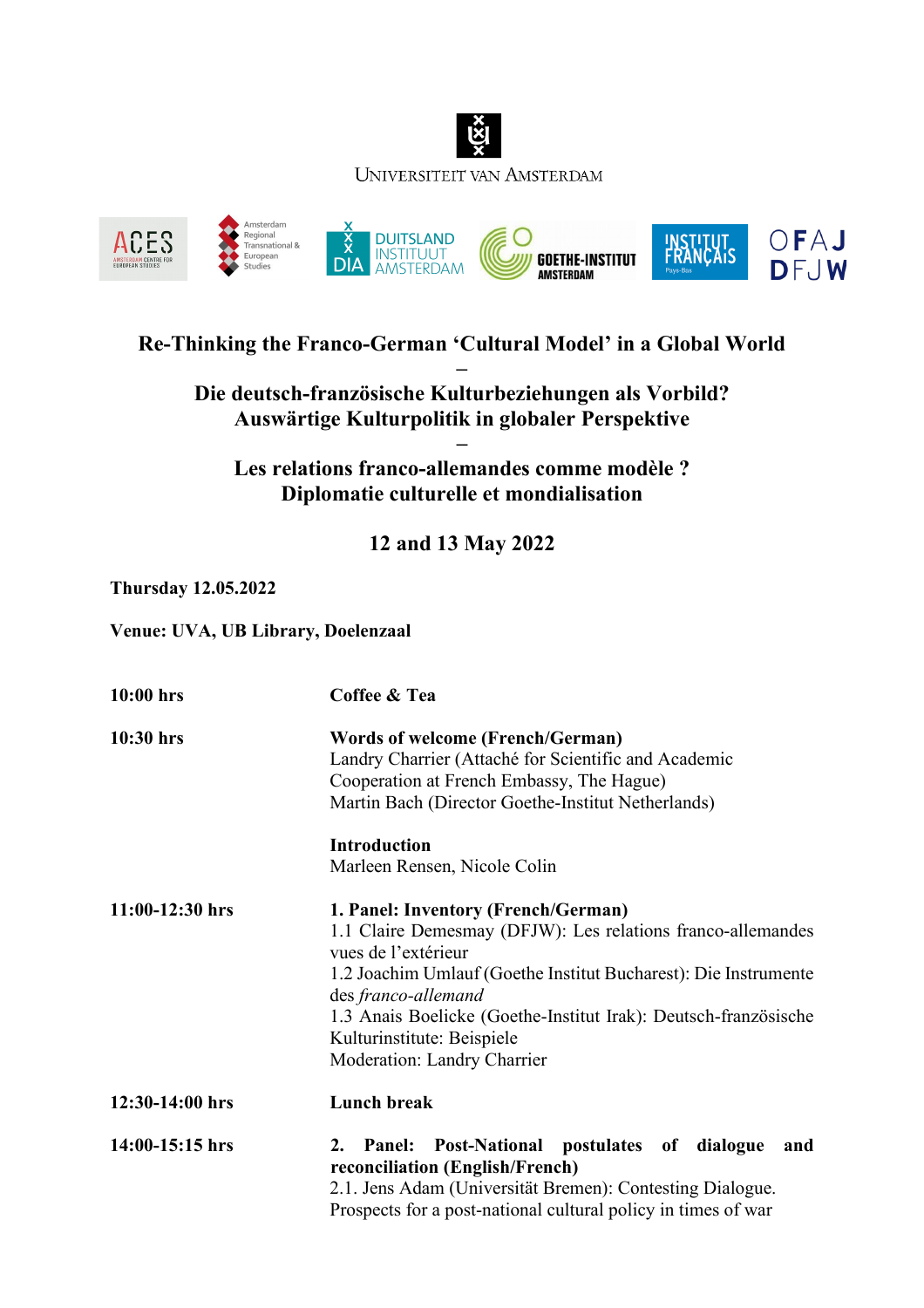|                   | 2.2. Pierre-Frédéric Weber (Uniwersytet Szczeciński): Le<br>postulat post-national de la réconciliation comme processus<br>universel. Peut-on mondialiser l'expérience franco-allemande ?<br>Moderation: Luiza Bialasiewicz (UvA)                                                                                                                |
|-------------------|--------------------------------------------------------------------------------------------------------------------------------------------------------------------------------------------------------------------------------------------------------------------------------------------------------------------------------------------------|
| $15:15-15:30$ hrs | <b>Coffee Break</b>                                                                                                                                                                                                                                                                                                                              |
| 15:30-16:45 hrs   | 3. Panel: East/West Relations (English)<br>3.1 Christian Noack (University of Amsterdam): French and<br>German Ideals, Russian Practice<br>3.2 Corina Suteu (Bucharest/Burgundy School of<br>Commerce, Dijon): Is there a real and effective perception of the<br>Franco-German reconciliation model in Romania?<br>Moderation: Claske Vos (UvA) |

## **Public Event – Round Table Discussion Franco-German cultural relations in light of the war in Ukraine: rethinking the narrative? (German)**

## **Venue: Goethe-Institut Amsterdam**

| 17:30 hrs                          | Welcome                                                                                                                                                                                                                                                                                                                                                      |
|------------------------------------|--------------------------------------------------------------------------------------------------------------------------------------------------------------------------------------------------------------------------------------------------------------------------------------------------------------------------------------------------------------|
| $18:00$ hrs                        | Die deutsch-französische Kulturbeziehungen im Lichte des<br>Ukraine-Krieges: Eine Neubeurteilung des Narrativs?<br>Klaus Bachmann (University of Warsaw), Claire Demesmay<br>(DFJW, Berlin), Hanco Jürgens (DIA); Nicolas Moll (Memory<br>Lab, Sarajevo/Paris), Pierre-Frédéric Weber (Uniwersytet<br>Szczeciński)<br>Moderation: Nicole Colin (AMU/UvA/DIA) |
| 20:00 hrs                          | Dinner (for speakers)                                                                                                                                                                                                                                                                                                                                        |
| <b>Friday 13.05.2022</b>           |                                                                                                                                                                                                                                                                                                                                                              |
| Venue: UVA, UB Library, Doelenzaal |                                                                                                                                                                                                                                                                                                                                                              |
| 9:30 hrs                           | Coffee and tea                                                                                                                                                                                                                                                                                                                                               |
| $10:00-11:15$ hrs                  | 4. Panel: (P)-Ostcolonial Perspectives (German)<br>4.1 Klaus Bachmann (University of Warsaw): Migration in<br>alternden Gesellschaften – wie postkolonial sind die<br>Beziehungen zwischen West- und Osteuropa?<br>4.2 Nicolas Moll (Memory Lab, Sarajevo/Paris): Deutsch-<br>französische Ideen auf dem West-Balkan<br>Moderation: Ton Nijhuis (DIA)        |
| 11:15-11:30 hrs                    | <b>Coffee Break</b>                                                                                                                                                                                                                                                                                                                                          |